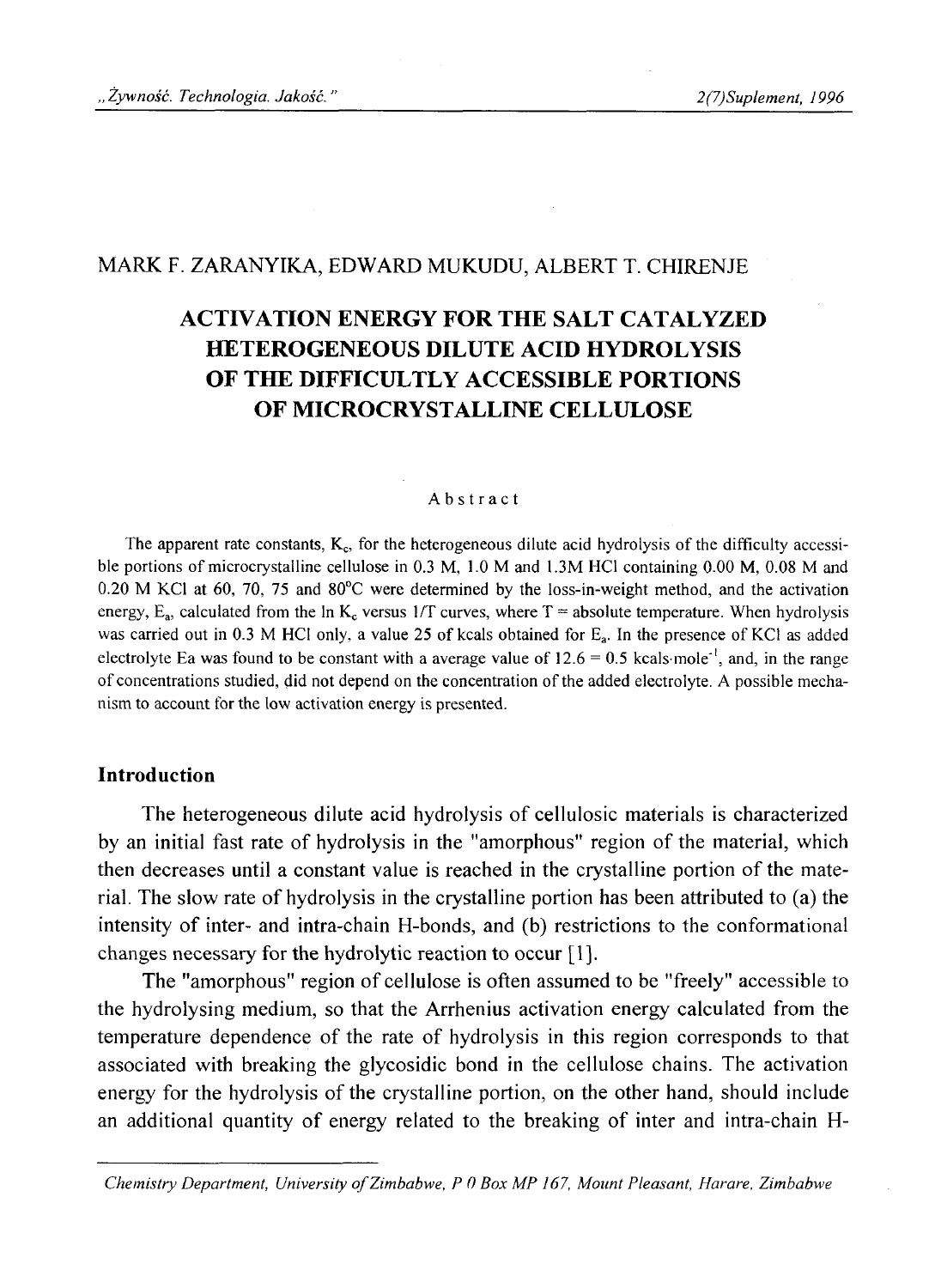bonds, as well as energy required to overcome restrictions to conformational changes necessary for hydrolysis to occur [1-3].

Different rate laws have been proposed for the heterogenous hydrolysis of cellulose. Meller4 proposed a zero order rate law for the hydrolysis of the difficultly accessible portions of cellose when determined by the loss-in-weight method:

$$
\frac{dx}{dt} = k \tag{1}
$$

where  $x = \frac{6}{9}$  loss in weight, t = time and k is a constant represented by the slope of the straight portion of the rate plot. Using this law Meller obtained activation energies of 28-29 kcal/mole for the hydrolysis of cotton linters, acetate grade pulp and viscose grade pulp. Nelson3 used the same rate law to show that for cotton linters, mercerized cotton, decrystallised cotton and viscose rayon, the apparent activation energy for both the amorphous and crystalline regions ranges from 31.5 to 33.0 kcal/mole.

When the extent of hydrolysis is followed by the change in degree of polymerization (DP), it was found that data on change in DP with duration of hydrolysis fitted an empirical hyperbolic equation of the type:

$$
\frac{1}{kt} = \frac{1}{P_t - P_o} + \frac{1}{P_m - P_o}
$$
 (2)

where k is the empirical rate constant applicable over the entire range of extent of reaction,  $P_t$  is the DP at time t,  $P_0$  is the initial DP, and  $P_m$  is the level-off DP (LODP). Using this empirical rate law Nelson [3] obtained average activation energies for cotton linters and rayon of 30 and 34 kcal/mole respectively. Similar approaches were used by several workers prior to Nelson. Sharpies [2] used this approach and obtained activation energies of 31 kcal/mole for the homogeneous hydrolysis of cellobiose and 28 kcal/mole for the accessible fraction in cotton and 38 kcal/mole for the crystalline portion of cotton. Foster and Wardrops obtained a value of 38 kcal/mole for the crystalline fraction of halocellulose. Gibbons [6], and Higgins [7], obtained values ranging from 27 to 35 kcal/mole for different cellulosic materials.

Although there is some variation in the values of  $E_a$  reported for different cellulosic materials and different acids used, it is now commonly accepted that the activation energy for the homogeneous acid hydrolysis of cellulose is 28-29 kcal/mole [8], This is attributed to the energy required to break the glycosidic bond. The activation energy for the hydrolysis of the crystalline region is about 38 kcal/mole, since additional energy is required to break H-bonds in addition to the glycosidic bonds. The energy of an H-bond is often between 3 and 9 kcal/mole [8].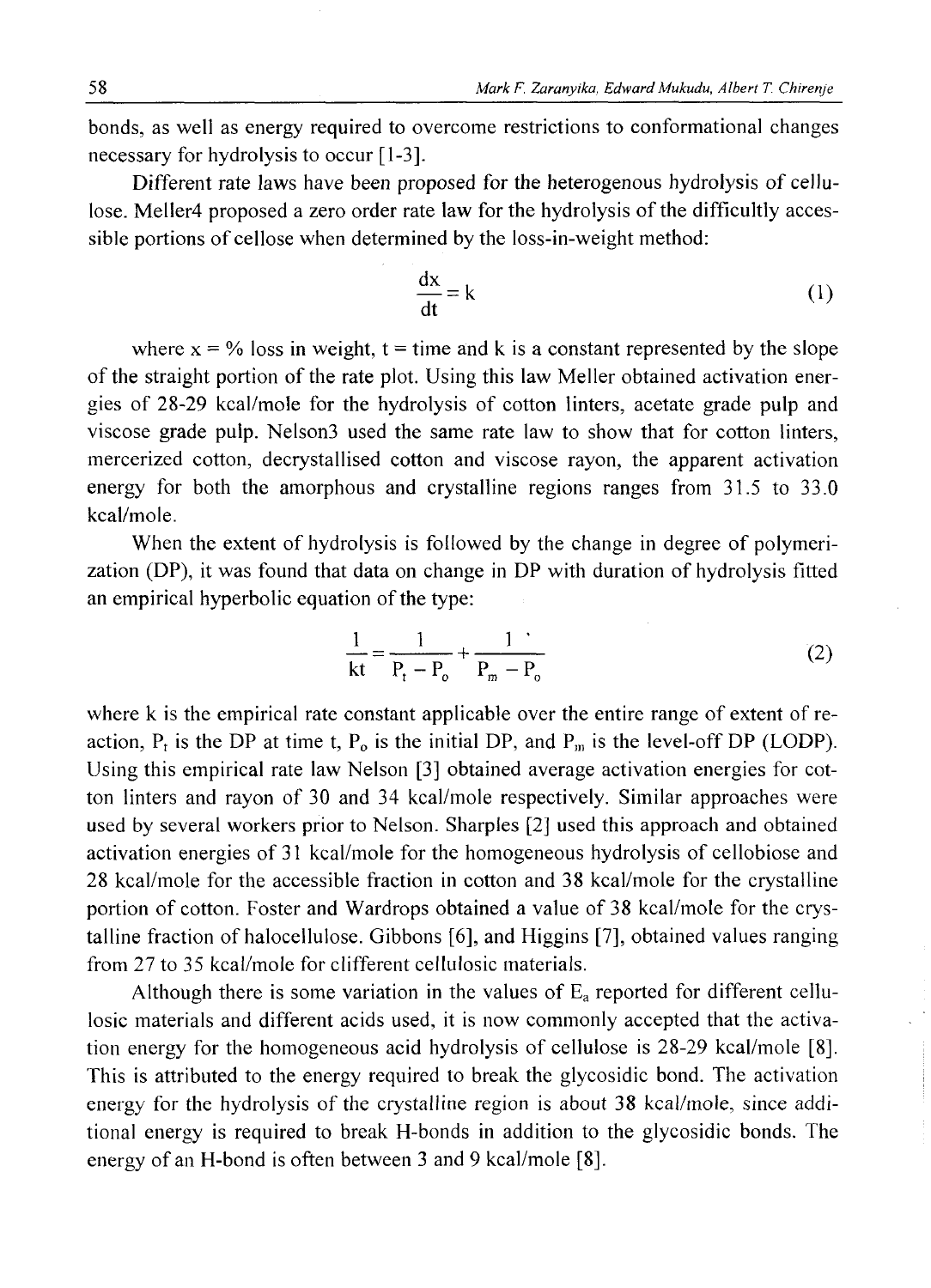Zaranyika and his co-workers [9, 10] demonstrated that the rate of the heterogeneous dilute acid hydrolysis of cellulose is enhanced considerably by the addition of an electrolyte, and that the kinetics of the reaction can be described in terms of a model based on Donnan's theory of membrane equilibria. According to tly port this model, the rate of hydrolysis of the difficultly accesible portion of cellulose is given by:

$$
(\mathrm{dp}/\mathrm{dt})_{c} = k_{c}[H^{+}]_{c}[s]
$$
 (3)

$$
= K_c "D [H^+]_s [X^-]_s [S] = k_c [H^+]_s [X]
$$
 (4)

Where P denotes products, D is the diffusion coefficient of any added electrolyte MX in the solution phase of the system,  $[H^{\dagger}]$ ,  $[X^{\dagger}]$  and  $[S]$  are the hydrogen ion, and counter ion and reaction site concentrations respectively, the subscript C and S denotes cellulose and solution phases of the system respectively,  $K_c$ " is a "form factor" relating the diffusion coefficient, D', of the added electrolyte in the cellulose phase of the system to D, the diffusion coefficient of the electrolyte in the solution phase of the system, and  $k_c = K_c"D$ , the apparent rate constant for the reaction.

From the brief review above it is apparent that the effect of added electrolyte on activation energy for the hydrolysis of cellulose has not been studied. The aim of the present work was therefore to study the effect of added electrolyte on the activation energy for the hydrolysis of the crystalline regions of microcrystalline cellulose. The effect of changing the concentration of the added electrolyte used are also investigated.

# **Experimental**

## *Equipment*

The equipment used in these experiments was described previously [9],

## *Materials*

The following materials were used: MN - cellulose powder 300 for thin layer chromatography with averages particle size of  $10 \mu m$ . (Macheren Nagel and Co., U.K.); potassium chloride and hydrochloric acid - A.R. grade.

## *Procedure*

The loss-in-weight method of Meller for the determination of the hydrolysis rate was used in these experiments. The detailed experimental procedures followed were described previously [9]. Percentage loss-in-weight figures obtained are plotted against time in figures I. The rate of hydrolysis,  $V_c$ , given by the slope of the straight portion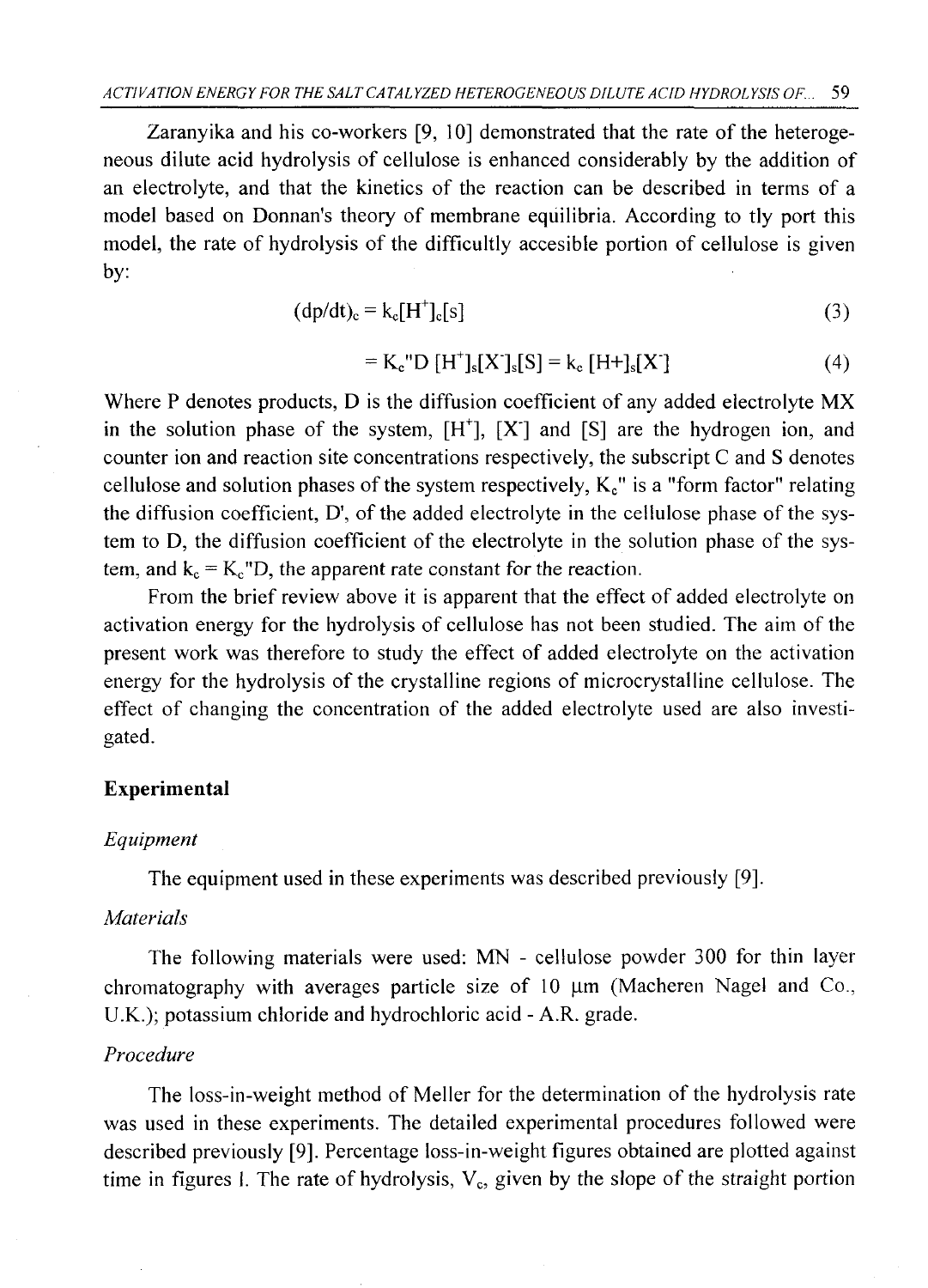of the hydrolysis curve for the crystalline portion is converted to units of moles of glucose per second  $(Ms^{-1})$ . The rate constant,  $K_c''D$ , is calculated (Table 1) and plotted against 1/T in figures 2 and 3.

Table 1

| [HCI]     | Temp. $(^{\circ}C)$  | $k (x10^{-8} \text{ mol}^{-1} \text{s}^{-1})$ |                              |                              |
|-----------|----------------------|-----------------------------------------------|------------------------------|------------------------------|
|           |                      | 0.00 M. KCI                                   | 0.08 M. KCI                  | 0.20 M. KCI                  |
| $0.3 M$ . | 60<br>70<br>75<br>80 | 1.02<br>1.53<br>3.82<br>9.90                  | 21.1<br>34.6<br>56.9<br>63.2 | 17.6<br>29.0<br>36.6<br>52.6 |
| $1.0 M$ . | 60<br>70<br>75<br>80 |                                               | 2.7<br>4.6<br>6.2<br>7.9     | 1.4<br>8.7<br>12.2<br>12.6   |
| 1.3 M.    | 60<br>70<br>75<br>80 | 0.86<br>1.10<br>2.20<br>2.30                  |                              |                              |

Apparent rate constants,  $k_c$ , for the hydrolysis of the difficultly accessible portions of microcrystalline cellulose at various temperatures as a function of acid and added electrolyte concentrations

## **Results and discussion**

Figures 1 to 3 show that the plot of  $\ln k_c$  versus 1/T for the crystalline portion of cellulose is linear. We conclude therefore that the hydrolysis of the difficulty accessible portion follows an Arrhenius type equation. Ea values calculated from the slope of the  $\ln k_c$  versus 1/T curves are shown in table 2. Table 2 shows that when hydrolysis is carried out in  $0.3M$  H Cl a value of 25 kcals/mole is obtained for  $E_a$ , in close agreement with the values of 27-29 Kcals by Meller4 reported. When hydrolysis is carried out in the presence of added electrolyte a constant value of Ea of 12.6 kcal/mole is obtained. This appears to be constant irrespective of the concentration of added salt.

Muhlethaler [11] has proposed that crystalline cellulose is composed of cellulose microfibrils, each consisting of 36 cellulose molecule chains from 1 000 to 15000 glucose units. These molecules are oriented in the same direction, are parallel to one another, and are connected by means of interchain or intermolecular H-bonds between OH-3 in one chain to OH-6 in another to form a layer structure in the A-C plane. In addition intrachain or intramolecular H-bonds exist between the hydroxyls on C-2 and C-6, and OH-3 and the pyranose ring oxygen of successive glucose units. In the A-B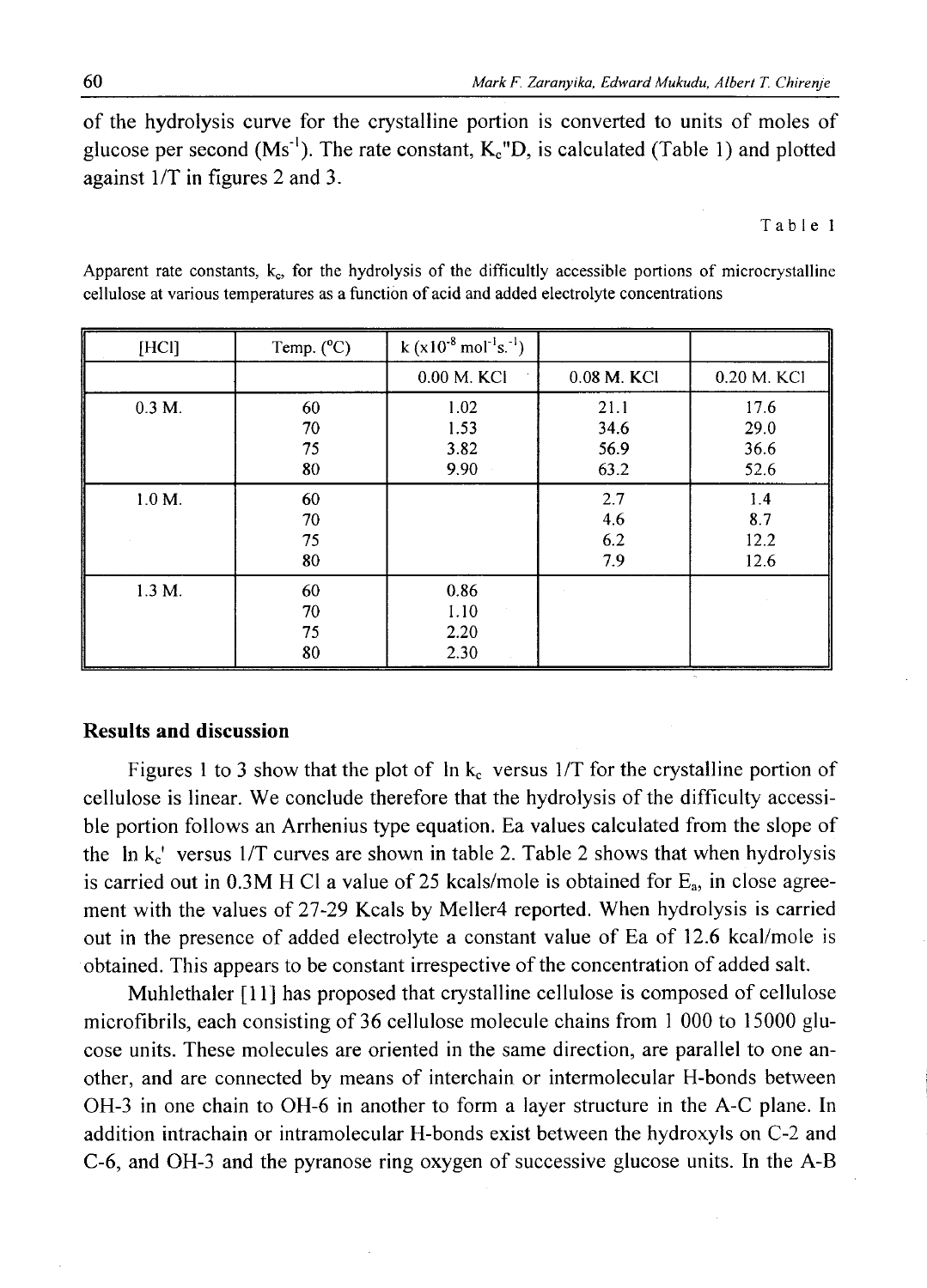**plane, the space between the layers, which are held together by weak Van der Waals forces, is hydrophobic, the "amorphous" regions occurring at chain-ends or interruptions in the microfibrils.**



Fig. 1. Plot of percentage-loss-in-weight versus time for the dilute acid hydrolysis of microcrystalline cellulose at different temperatures.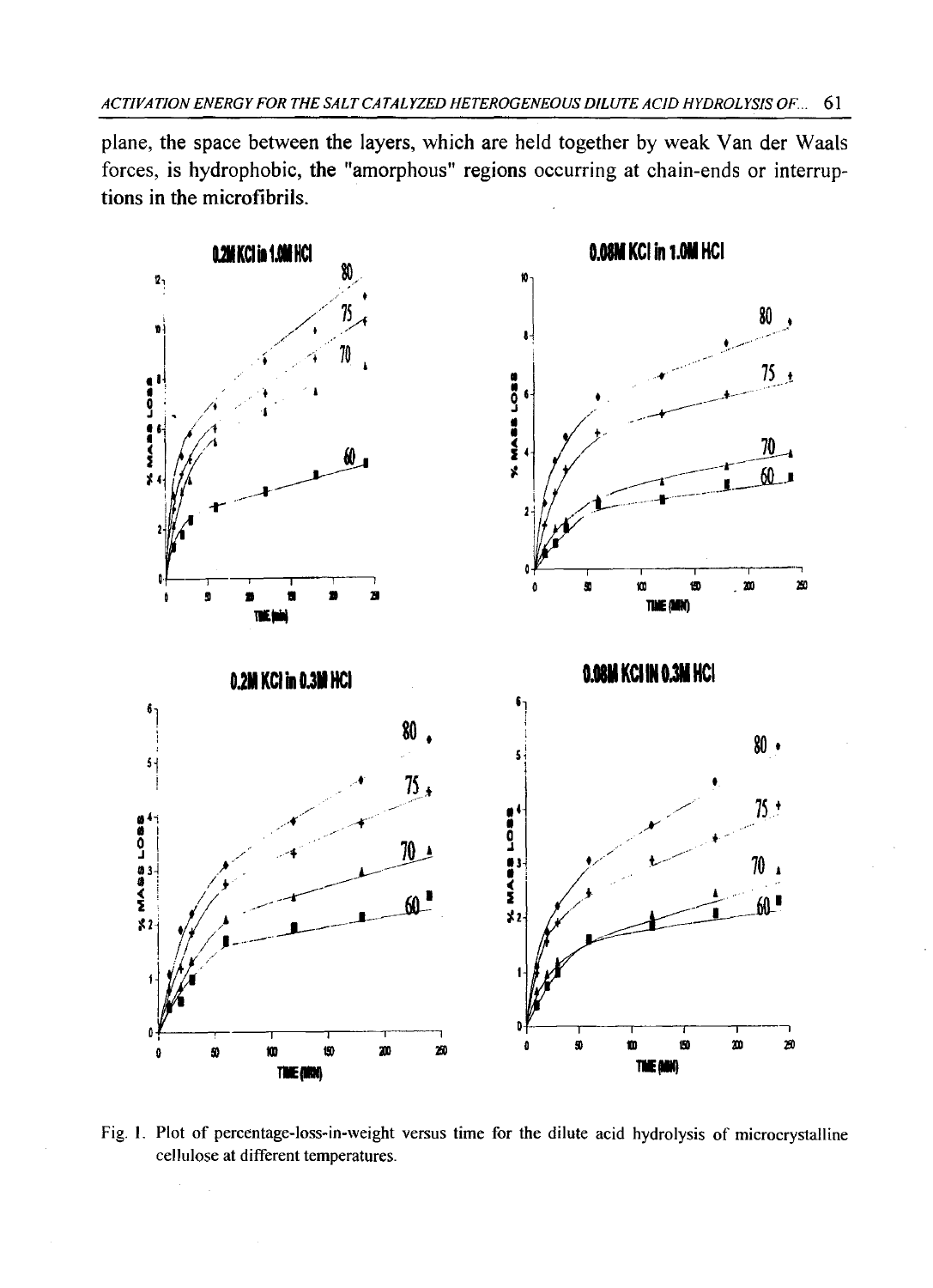

Fig. 2. Plot of  $\ln K_c$  versus 1/T for the later (straight) portion of the hydrolysis curve (from Fig. 1).

The total activation energy of 25-30 kcal/mole obtained in the absence of the salt catalyst includes the excess energy required to break H-bonds between cellulose chains. The breaking of intermolecular (or inter-chain) H-bonds occurs by intercalation of  $H_2O$  molecules into the H-bonds between cellulose chains resulting in inter crystalline swelling. A notable feature of this inter-crystalline swelling is that from the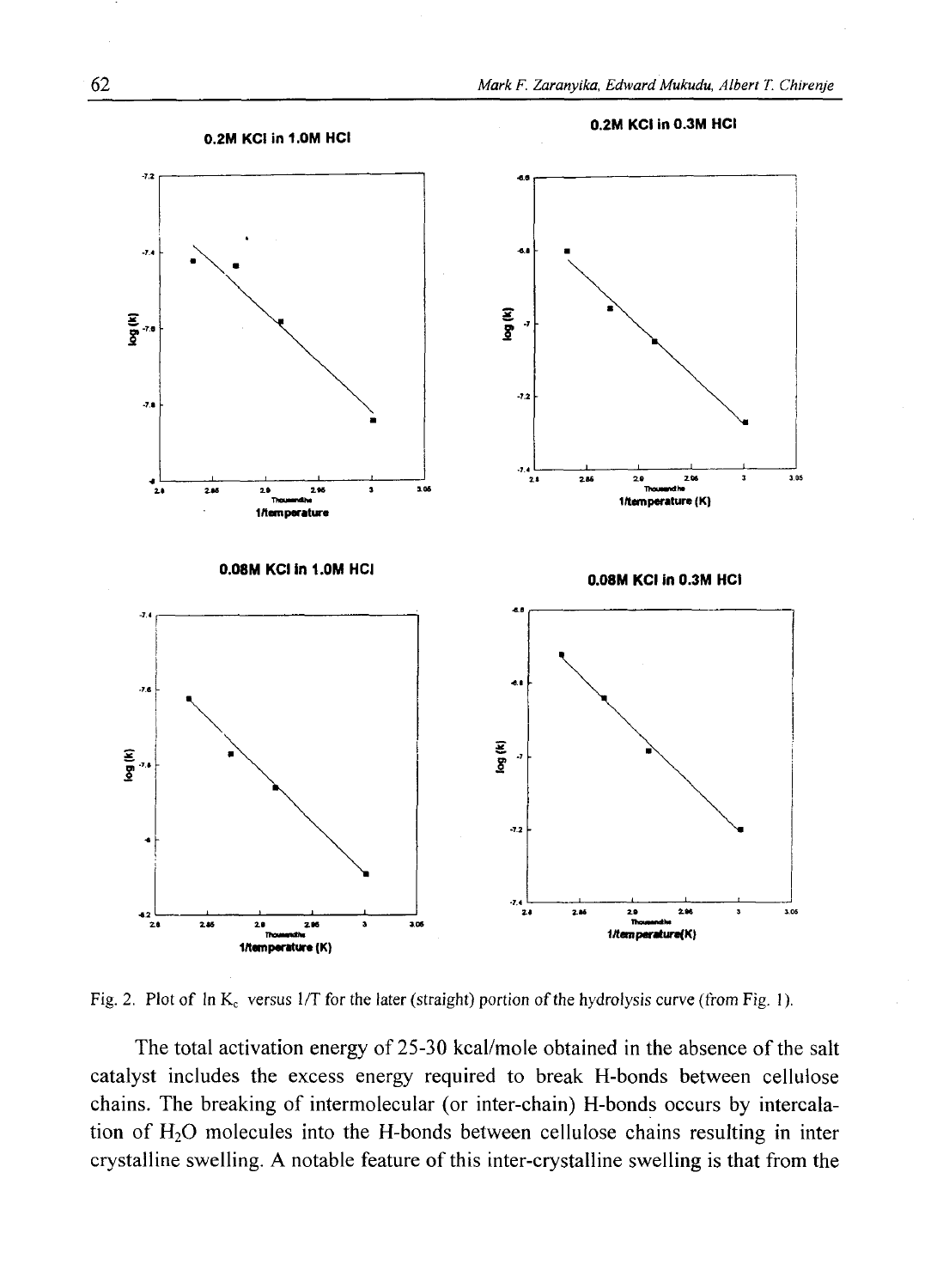crystalline region outwards, the sorbed water molecules become progressively more loosely bound to the cellulose chains, and that even in these regions of more loosely bound water molecules, the intramolecular H-bonds can remain intact depending on the reaction conditions [12].

Table 2

| [KCI]      | Activation Energy (kcal/mole) |            |            |
|------------|-------------------------------|------------|------------|
|            | 1.3 M. HCl                    | 1.0 M. HCl | 0.3 M. HCI |
| $0.00 M$ . |                               | $30.7*$    | 25.8       |
| $0.08$ M.  |                               | 12.66      | 13.57      |
| $0.20$ M.  | 12.6                          | 12.03      | 12.43      |

Activation energy values at different levels of HCl and added KCl concentrations

\* Literature value for celobiose [4].

The activation energy results obtained above throw some light on the mechanism of the hydrolysis of the glycosidic bond in the heterogeneous dilute acid hydrolysis of cellulose. The kinetic model on which the results are based assumes the following elementary steps [9]:

$$
H_3O^+ + S \ncong S.(H_3O)^+ \rightarrow P \tag{5}
$$

where S is the reaction site and P denotes products. Since heterogeneous dilute acid hydrolysis of cellulose involves breaking intermolecular H-bonds, intra-molecular Hbonds and the glycosidic bonds, S can be (a) the intermolecular H-bond, (b) the intramolecular H-bond, or (c) the glycosidic bond, as shown in table 3, where the corresponding reactions are indicated.

As discussed in the preceeding paragraph the activation energy study results obtained in the present work can distinguish between (a) and (c), but cannot distinguish between (a) and (b), or (b) and (c). Nevertheless, assuming the minimum activation energy of 12-13 Kcal relates to the breaking of the glycocidic bond, then since this activation energy is close in magnitude to the activation for breaking H-bonds, we conclude that the activated complex involved is the protonated glycosidic bond, and that the formation of products, P, from this complex must involve even lower activation energy step(s).

Two mechanisms were proposed for the hydrolysis of glycosides by Edward [13] and Bunton et al. [14] respectively. The mechanism proposed by Edward involves protonation of the oxygen of the aglycone and the formation of a cyclic carboniumoxonium ion as the rate determining step. Bunton et al proposed a mechanism initiated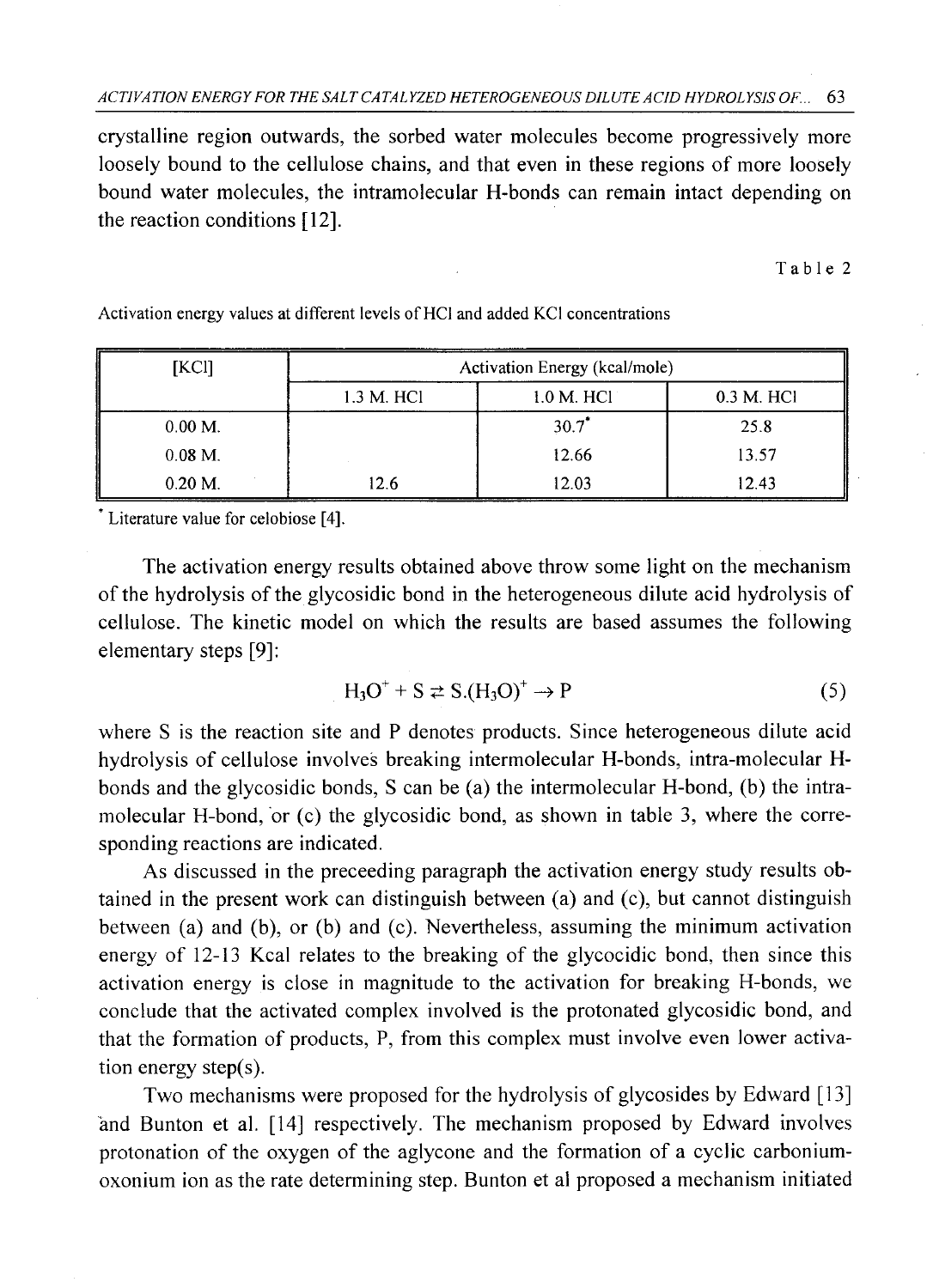by protonation of the ring oxygen followed by formation of an acyclic carbonium ion intermediate again as the rate determining step. Both mechanisms are not consistent with the low activation energy of 12-13 kcal/mole obtained in the present work. The formation of the carbonum-oxonium ions is expected to involve high activation energy in order to break the C-0 bond, and to overcome restrictions to conformational changes necessary for the formation of these ions [3, 4].



AEa=12 Kcal

Fig. 3.

Table 3

Types of reaction sites in heterogeneous dilute acid hydrolysis of cellulose

| S  |                           | Reaction                          |
|----|---------------------------|-----------------------------------|
| a. | Inter-molecular<br>H-bond | Intercalation of H <sub>2</sub> O |
| b. | Inter-molecular<br>H-bond | Intercalation of $H_2O$           |
| c. | Glycosidic bond           | Hydrolysis                        |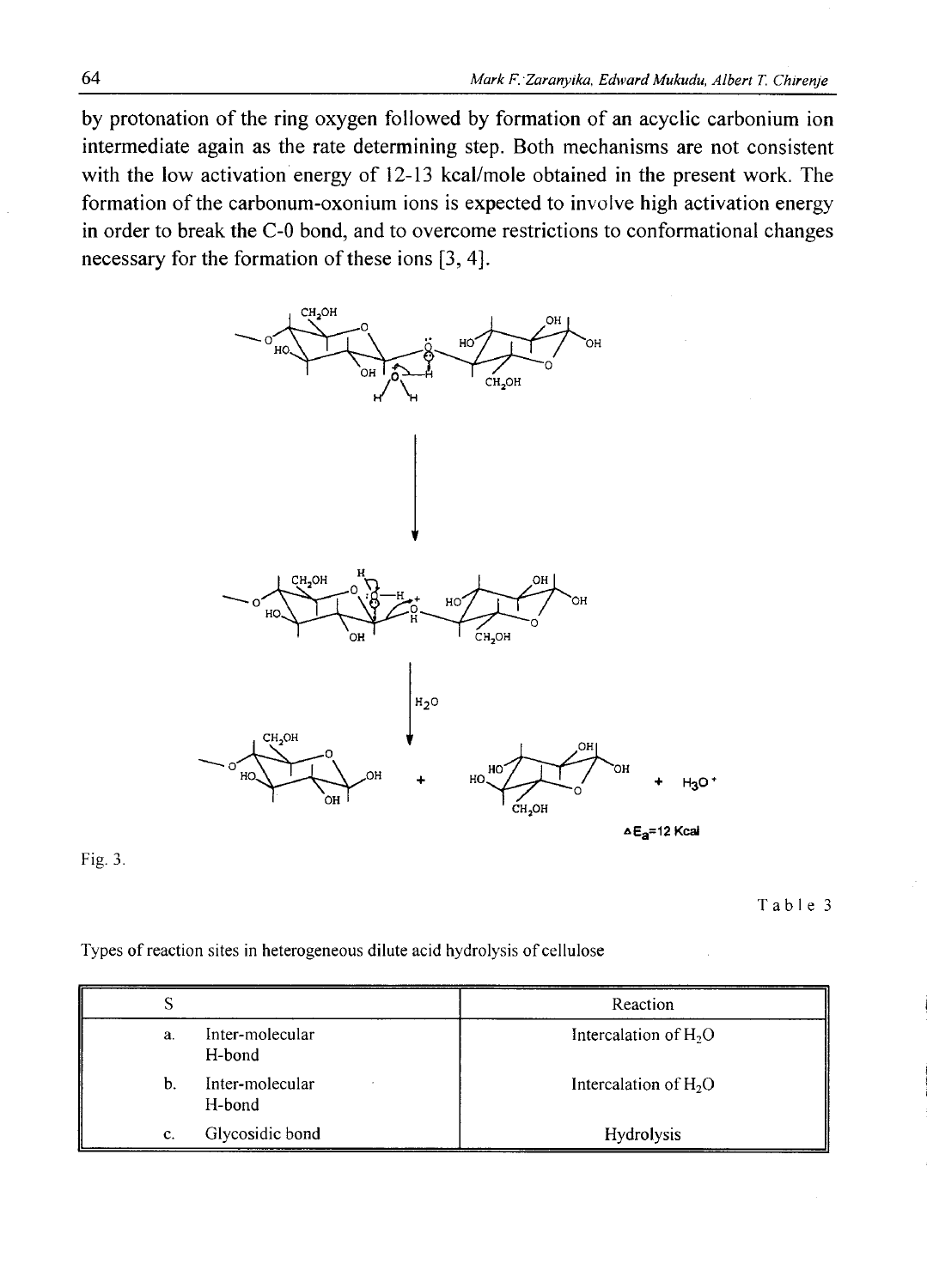The mechanism in Figure 3 would be consistent with the low activation energy of 12-13 kcal/mole obtained in the present work, and is put forward as a plausible mechanism for the hydrolysis of the glycosidic bond in cellulose. In heterogenous dilute acid hydrolysis of cellulose, the glycocidic bond can be approached by the hydroxonium ion in the A - C plane only because the space between cellulose layers in the A - B plane is hydrophobic. This means that the glycosidic bond is protected by the intra-molecuiar H-bonds between the hydroxyls on C-2 and C-6, and OH-3 and the pyranose ring oxygen. In turn the intramolecular H-bonds are protected by the intermolecular H-bonds. For breaking intermolecular H-bonds penetration of the  $H_3O^+$  ions into the crystallites is very slow and, in the absence of added salt, is rate limiting. Addition of an inert electrolyte catalyses the penetration of the  $H_3O^+$  ions into the crystallites and the breaking of the glycocidic bond becomes rate limiting. Further support of the mechanism proposed above comes from the fact that high levels and rates of hydrolysis are obtained when heterogeneous dilute acid hydrolysis of cellulose is carried out under pressure [15].

Table 1 shows that the rate constant for the salt catalysed heterogeneous dilute acid hydrolysis of cellulose decreases us the concentration of the added electrolyte increases. The rate constant,  $k_c = k_c$ "d (see eqn 4), is identifiable with the flux of the hydrolysing medium into the crystallites. By definition the flux is given by

 $Flux = Mobility \times concentration \times total driving force$ 

The total driving force is composed of an electrical term and an osmotic term. The electrical term is the basis of the Donnan Theory, and has a positive effect on the rate constant, i.e. an increase in the electrical term should lead to an increase in the rate constant. The osmotic term on the other hand tends to reduce the flux of the hydrolysing medium into the crystallites, so that at high electrolyte concentrations, the rate constant begins to drop as the effect of the osmotic term becomes greater than the effect of the electrical term. In previous paper we showed that this point is reached at a concentration of 0.028 molar added salt in the case of Li Cl catalyst [10].

## **Acknowledgements**

This work was supported by a grant from the Research Board of the University of Zimbabwe.

#### **REFERENCES**

- [1] J.N. Bemiller: Adv. Carbohyd. Chem, 22, 1967, 25-108.
- [2] A. Sharpies: Trans. Faraday Soc., 53, 1957, 1003-1013; 54, 1958, 913-917.
- [3] M.L. Nelson: J. Polym. Sci., **XLIII,** 1960, 351-371.
- [4] A. Meller: J. Polym. Sci., **IV,** 1949, 19-28.